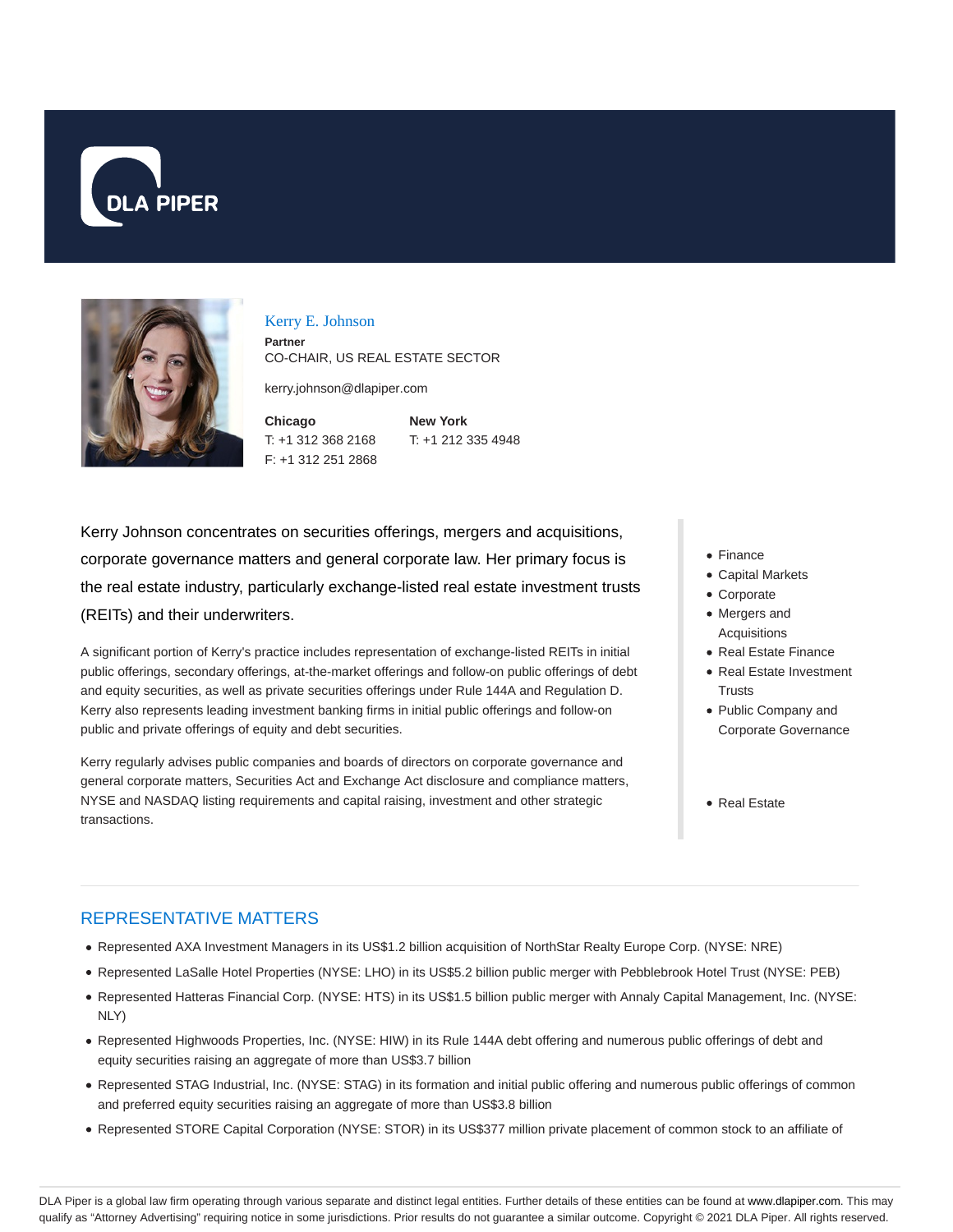Berkshire Hathaway and numerous public offerings of debt and equity securities raising an aggregate of more than US\$3 billion

- Represented LaSalle Hotel Properties (NYSE: LHO) in numerous public offerings of common and preferred equity securities raising an aggregate of more than US\$2 billion
- Represented Hatteras Financial Corp. (NYSE: HTS) in its formation and Rule 144A offerings, initial public offering and numerous public offerings of common and preferred equity securities raising an aggregate of more than US\$2.5 billion
- Represented NYSE-listed student housing REIT in its public offerings of common and preferred equity securities raising an aggregate of more than US\$130 million
- Represented NYSE-listed retail REIT in numerous common equity offerings raising an aggregate of more than US\$150 million
- Represented the underwriters in numerous public offerings of common and preferred equity securities for Ashford Hospitality Trust, Inc. (NYSE: AHT), raising an aggregate of more than US\$2.3 billion
- Represented the underwriters in the initial public offering and numerous public offerings of common and preferred equity securities for Braemar Hotels & Resorts, Inc. (NYSE: BHR), raising an aggregate of more than US\$350 million
- Represented the underwriters in the initial public offering, numerous public offerings of common and preferred equity securities and a 144A convertible debt offering for Innovative Industrial Properties, Inc. (NYSE: IIPR), raising more than US\$1 billion
- Represented the underwriters in numerous public offerings of debt and equity securities for Equity One, Inc. (NYSE: EQY), raising an aggregate of more than US\$1.5 billion
- Represented the underwriters in the US\$20 million common equity offering of Ashford Inc. (NYSE American: AINC)
- Represented the sales agents in the US\$200 million "at-the-market" common equity offering for LTC Properties, Inc. (NYSE: LTC)
- Represented the sales agents in the US\$25 million "at-the-market" common equity offering for CIM Commercial Trust Corporation (Nasdaq: CMCT)
- Represented an urban real estate developer in its Up-C formation transactions and US\$450 million initial public offering

## CREDENTIALS

## **Admissions**

- Illinois
- New York
- North Carolina

## **Recognitions**

- Chambers USA 2021 - Band 3, USA - Nationwide REITs 2019-20 - Band 4, USA - Nationwide REITs
- The Legal 500 United States 2021 - Recommended, REITs 2016-20 - Recommended, REITs 2017 - Recommended, Capital Markets Equity Offerings – Advice to Managers
- Named to Crain's Chicago Business 2020 Notable Women in Law list.
- Named a 2017 New York Law Journal Rising Star, an award that recognizes 30 of the region's most promising lawyers under the age of 40 for influence in their practice areas in New York and beyond.

## **Education**

- J.D., Wake Forest University 2005
- B.A., University of Pennsylvania 2002

# **Memberships**